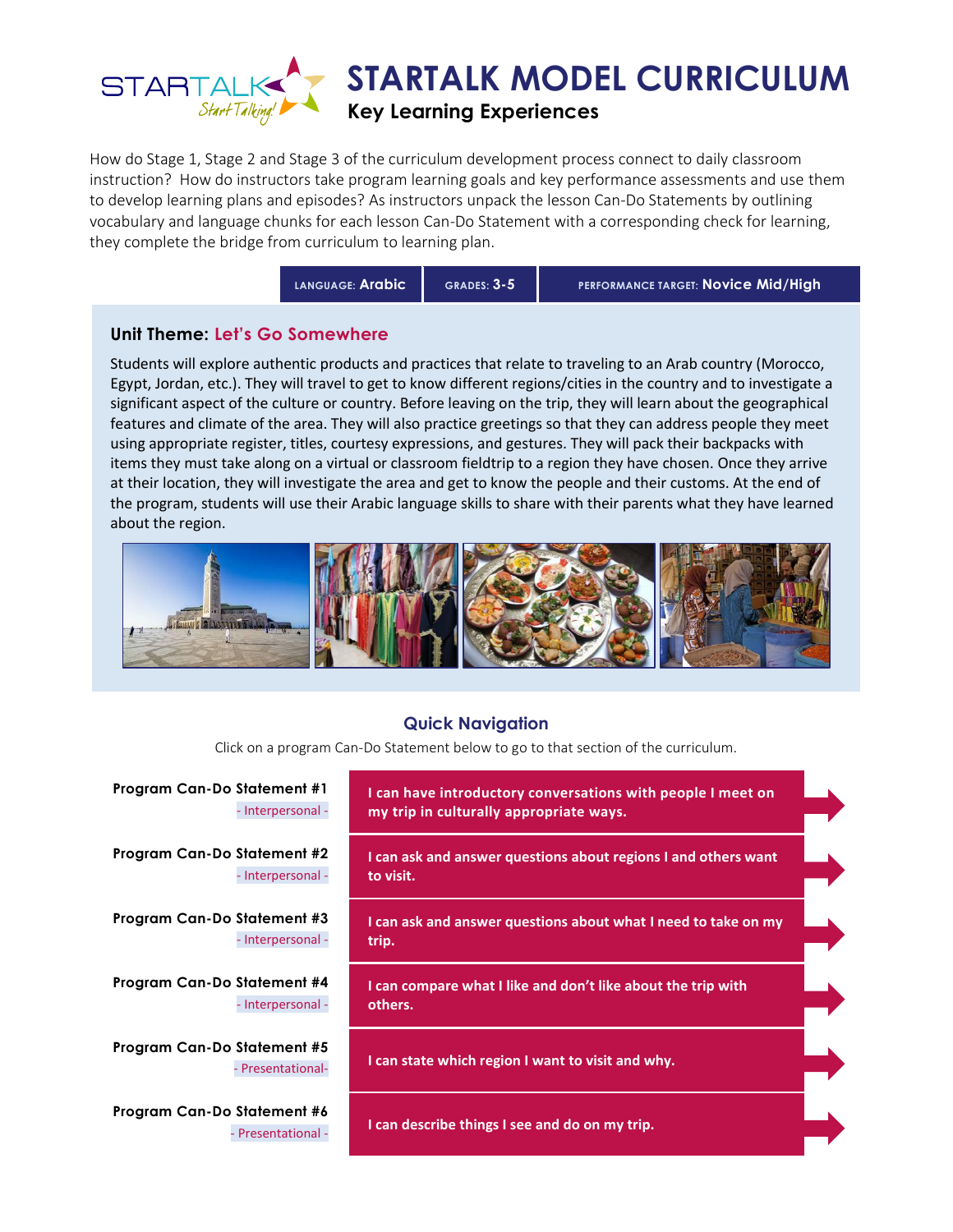<span id="page-1-0"></span>

| Program Can-Do Statement:<br>people I meet on my trip in culturally<br>appropriate ways.    | I can have introductory conversations with                                                 | Performance Assessment Task:<br>Students assume the roles of different people who<br>are at the airport. They talk with each other to find<br>out who they are, where they live, and where they<br>are going. After completing the initial conversations,<br>students repeat the task multiple times to form<br>common groups based on 1) where they live, 2)<br>where they are going, and 3) whether their assigned<br>role is an adult or a child. |
|---------------------------------------------------------------------------------------------|--------------------------------------------------------------------------------------------|------------------------------------------------------------------------------------------------------------------------------------------------------------------------------------------------------------------------------------------------------------------------------------------------------------------------------------------------------------------------------------------------------------------------------------------------------|
| <b>Lesson Can-Do</b>                                                                        | <b>Vocabulary</b>                                                                          | <b>Checks for Learning</b>                                                                                                                                                                                                                                                                                                                                                                                                                           |
| I can identify<br>different ways to<br>begin and end a<br>conversation.<br>Interpretive     | مرحبأ/أهلأ<br>مع السلام<br>إلى اللقاء                                                      | The teacher teaches a gesture for expressions that<br>begin a conversation (a casual wave facing the<br>teacher) and a gesture for ending a conversion<br>(turning head away from teacher). Students then<br>signal according to the expression that they hear.                                                                                                                                                                                      |
| I can recognize<br>different ways to<br>greet different<br>people.<br>Interpretive          | السلام عليكم، مرحباً<br>كيف حالك؟<br>أنا بخير شكراً.<br>مع السلامة<br>إلى اللقاء<br>تشرفنا | The teacher posts pictures of different people in the<br>room (adult, child, friend, etc.). The teacher says a<br>greeting and the students point to the correct image.<br>Alternatively, students have images and hold up the<br>correct image.                                                                                                                                                                                                     |
| I can greet<br>different people<br>appropriately.<br>Interpersonal                          | راجع المفردات في القسم<br>السابق أعلاه.                                                    | The teacher distributes images representing different<br>people to each student. The students mix and mingle<br>greeting each other appropriately.                                                                                                                                                                                                                                                                                                   |
| I can tell<br>someone my<br>name and ask<br>their name.<br>Interpersonal                    | اسمى<br>ما اسمك؟                                                                           | Students form an inner-outer circle. They greet each<br>other and then ask and answer questions to learn<br>names.                                                                                                                                                                                                                                                                                                                                   |
| I can indicate<br>where people<br>are from based<br>on what I hear.<br>Interpretive         | أسماء بلدان ومدن رئيسية<br>عربية<br>هو  هي من                                              | The teacher uses images of people from places (cities,<br>countries) where Arabic is spoken. He/she introduces<br>a person showing the image and saying where the<br>person is from. The students write the person's name<br>in the correct location.                                                                                                                                                                                                |
| I can tell<br>someone where<br>I'm from and ask<br>where they are<br>from.<br>Interpersonal | أنـا من …<br>من أين أنت؟                                                                   | The teacher creates or has students create identity<br>cards indicating where they are from. Students self-<br>select a location or are given a location by the teacher.<br>Students then mix and mingle with the goal of<br>meeting others from the same city, region or country.                                                                                                                                                                   |
| I can indicate<br>where people<br>are going based                                           | مطعم / يأكل<br>السوق / يتسوّق                                                              | Students have learned gestures that represent things<br>that they might do in different places. As students<br>hear a place named, they gesture what they would do                                                                                                                                                                                                                                                                                   |

STARTALK Model Curriculum: Key Learning Experiences - Arabic (3-5 / Novice/ Travel) 2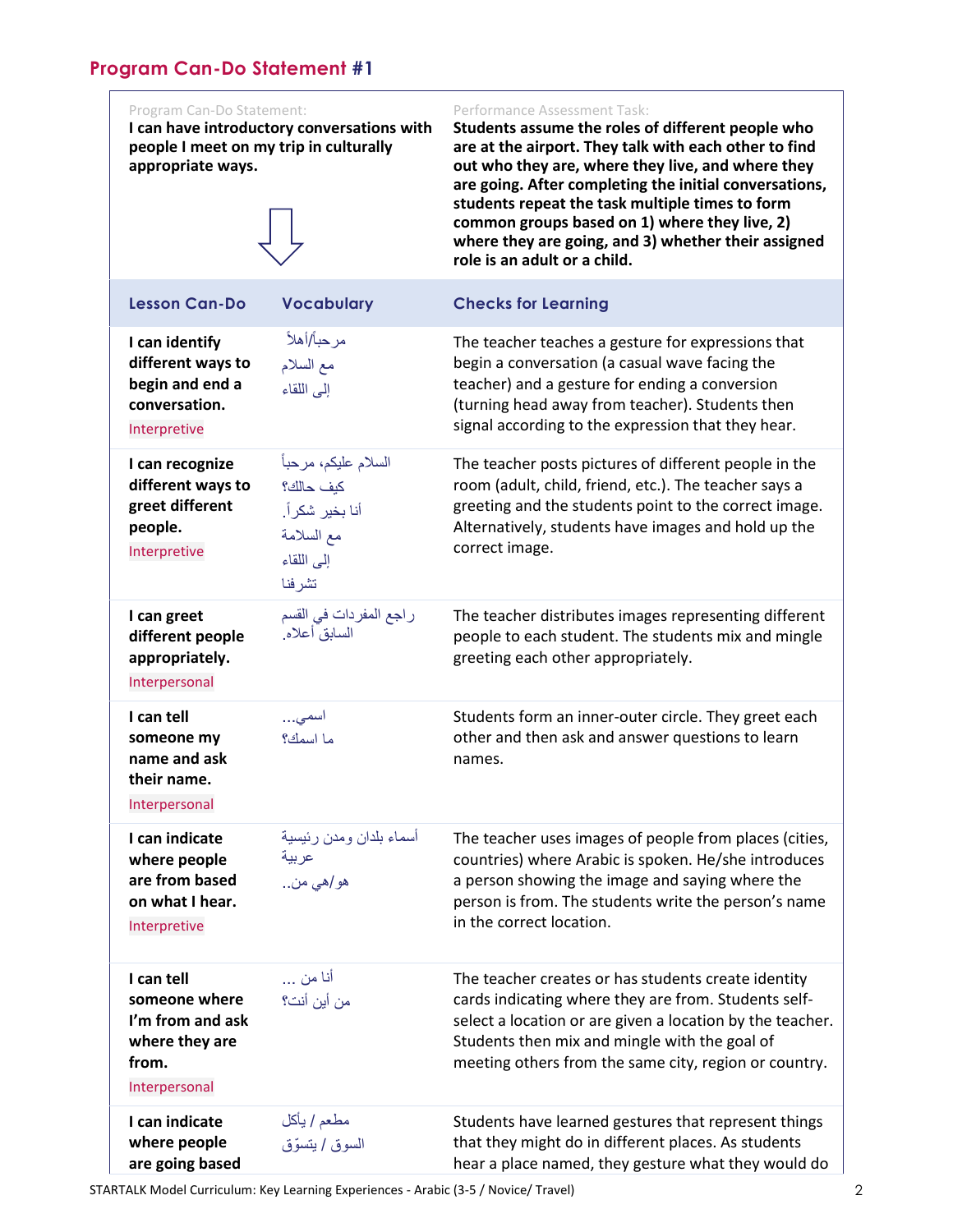| on what I hear.<br>Interpretive                                                               | المدرسة / يتعلم<br>البيت / ينام<br>الحديقة / يلعب<br>السينما / يُشاهد فيلم<br>المكتبة / بقر أ                 | there.                                                                                                                                                                                                                                                      |
|-----------------------------------------------------------------------------------------------|---------------------------------------------------------------------------------------------------------------|-------------------------------------------------------------------------------------------------------------------------------------------------------------------------------------------------------------------------------------------------------------|
| I can tell<br>someone where<br>I'm going and ask<br>where they are<br>going.<br>Interpersonal | أنا أذهب إلى  (ألأماكن<br>المذكورة أعلاه)<br>أبن تذهب؟                                                        | Students are given a page of images depicting places<br>where they can go. Each student selects 3 destinations<br>without showing anyone else. They then pair up to ask<br>and answer questions to find out if they are going to<br>any of the same places. |
| <b>Authentic Materials &amp; Resources</b>                                                    |                                                                                                               |                                                                                                                                                                                                                                                             |
|                                                                                               | التعارف http://www.internetpolyglot.com/lesson-1202101130<br>البلدان العربية /http://www.hejleh.com/countries |                                                                                                                                                                                                                                                             |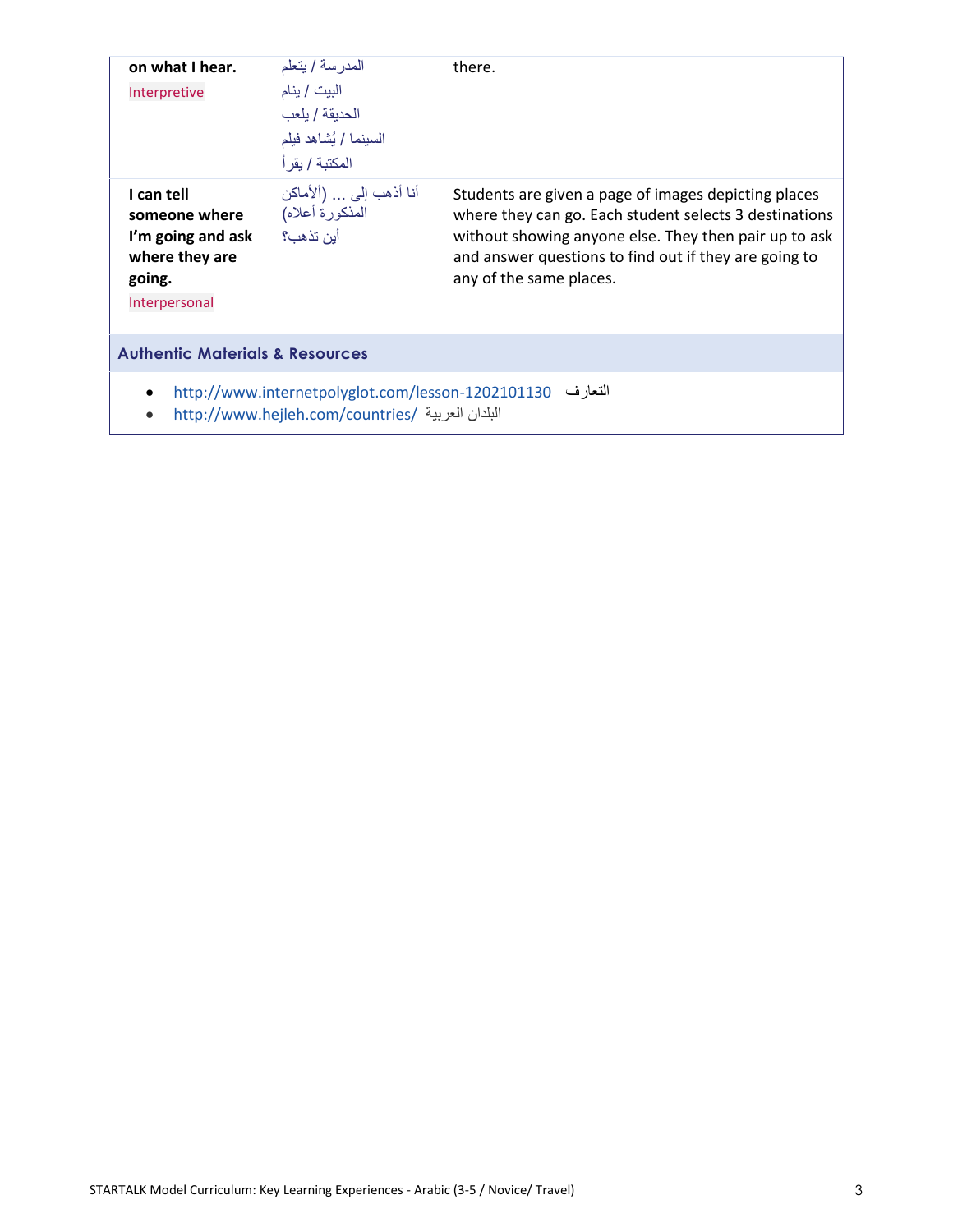# <span id="page-3-0"></span>**Program Can-Do Statement #2**

| Program Can-Do Statement:<br>regions I and others want to visit.                           | I can ask and answer questions about                                                                                                                                                                                                                                                                                                                                                                                                                                  | Performance Assessment Task:<br>The class has been divided into four tour groups each<br>going to a different region. Students ask and answer<br>questions to talk about where they are going and<br>why they are interested in going there. After<br>completing the initial conversation, they repeat the<br>task to find out who is in the same tour group. |
|--------------------------------------------------------------------------------------------|-----------------------------------------------------------------------------------------------------------------------------------------------------------------------------------------------------------------------------------------------------------------------------------------------------------------------------------------------------------------------------------------------------------------------------------------------------------------------|---------------------------------------------------------------------------------------------------------------------------------------------------------------------------------------------------------------------------------------------------------------------------------------------------------------------------------------------------------------|
| <b>Lesson Can-Do</b>                                                                       | <b>Vocabulary</b>                                                                                                                                                                                                                                                                                                                                                                                                                                                     | <b>Checks for Learning</b>                                                                                                                                                                                                                                                                                                                                    |
| I can recognize<br>directions to<br>locate places on<br>a map.<br>Interpretive             | الإتجاهات: شرق، غرب،<br>شمال، جنوب<br>إبدأ من (مكان)<br>إذهب إلى/إتجه نحو(اتجاه)                                                                                                                                                                                                                                                                                                                                                                                      | Students are given a set of images representing places<br>on a map. Students listen as directions are given to a<br>specific place. They trace the route, then select the<br>image of the appropriate place. They wait for a signal<br>from the teacher and then show the image to the<br>teacher.                                                            |
| I can identify<br>which specific<br>region a product<br>or image is from.<br>Interpretive  | بلد<br>مدينة<br>أسماء البلدان العربية وأهم<br>المُدن<br>أماكن مشهورة في الوطن<br>العربي:<br>أهر امات الجيزة في مصر ،<br>بترا في الأردن، برج خليفة<br>في مدينة دبي في الإمارات،<br>جامع الحسن الثاني في<br>الدار البضاء في المغرب،<br>مسجد قبة الصخرة في<br>القدس في فلسطين، قلعة<br>بنى حمّاد فى الجرائر،<br>أبر اج الكويت في مدينة<br>الكويت، الخ.<br>منتجات من بلدان عربية<br>مختلفة:<br>عود، قفطان مغربي، ثوب<br>فلسطيني، خيمة من السعودية،<br>تبولة لبنانية، إلخ. | The teacher distributes images of products and places<br>to the students so that each student has 3 images. The<br>teacher names a product or place and students with<br>those images stand. They then walk to a visual/map<br>representing the place where the product or image is<br>from.                                                                  |
| I can identify<br>places and<br>products when I<br>hear them<br>described.<br>Interpretive | أنظر إلى المفردات من القسم<br>السابق أعلاه.                                                                                                                                                                                                                                                                                                                                                                                                                           | Students are given an image page with places and<br>products. They pair up and play a version of slap jack.<br>The teacher describes the place or product without<br>naming it. Students race to touch that image first. In<br>smaller classes this can also be played as a game of<br>twister by putting images on the floor.                                |
| I can ask and<br>answer questions<br>to find out where<br>a product or                     | من أين هذا/هذه؟<br>هذا/هذه من<br>• Do you have an                                                                                                                                                                                                                                                                                                                                                                                                                     | The teacher creates pairs of cards, one having a place,<br>the other an image. Each student is given a card. They<br>must ask and answer questions to find their pair.<br>Students ask "Do you have an (item)?" "No, it's in                                                                                                                                  |

STARTALK Model Curriculum: Key Learning Experiences - Arabic (3-5 / Novice/ Travel) 4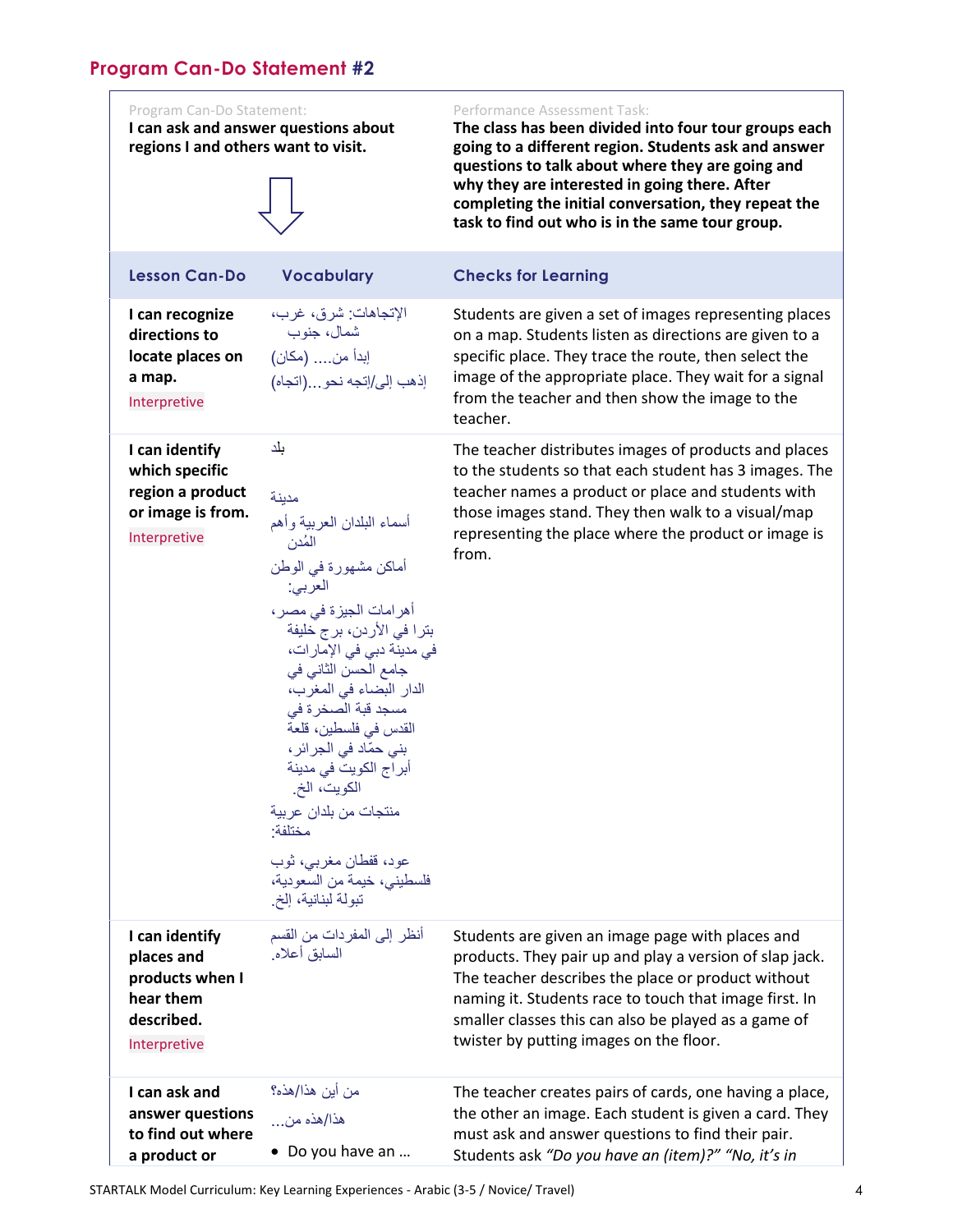| image can be<br>found.<br>Interpersonal                                                                           | (item)?<br>• question word, yes<br>(to have), no (not<br>have), it (that) | (place)." or "Yes, you are in (place)?"                                                                                                                                                                                                                                                                                                                                                          |
|-------------------------------------------------------------------------------------------------------------------|---------------------------------------------------------------------------|--------------------------------------------------------------------------------------------------------------------------------------------------------------------------------------------------------------------------------------------------------------------------------------------------------------------------------------------------------------------------------------------------|
| I can identify<br>where others<br>want to go based<br>on information<br>they share.<br>Interpretive               | • Recycle from<br>Previous                                                | The names of various places are placed on the walls of<br>the classroom. The teacher gives 3 clues about a place<br>where he/she wants to go. She then calls on a few<br>students who stand and move to the correct place.                                                                                                                                                                       |
| I can ask and<br>answer questions<br>to find out where<br>I and others<br>want to go and<br>why.<br>Interpersonal | الى أين تذهب؟ لماذا؟<br>أريد الذهاب إلى(مكان)<br>لأن                      | Students determine they want to go and write that<br>place on a slip of paper. They then pair with others<br>asking and answering questions to determine where<br>they are in world. Once they establish the place they<br>talk to determine why their partner picked that place.<br>Students continue to interview others to see if they<br>can find someone who wants to go to the same place. |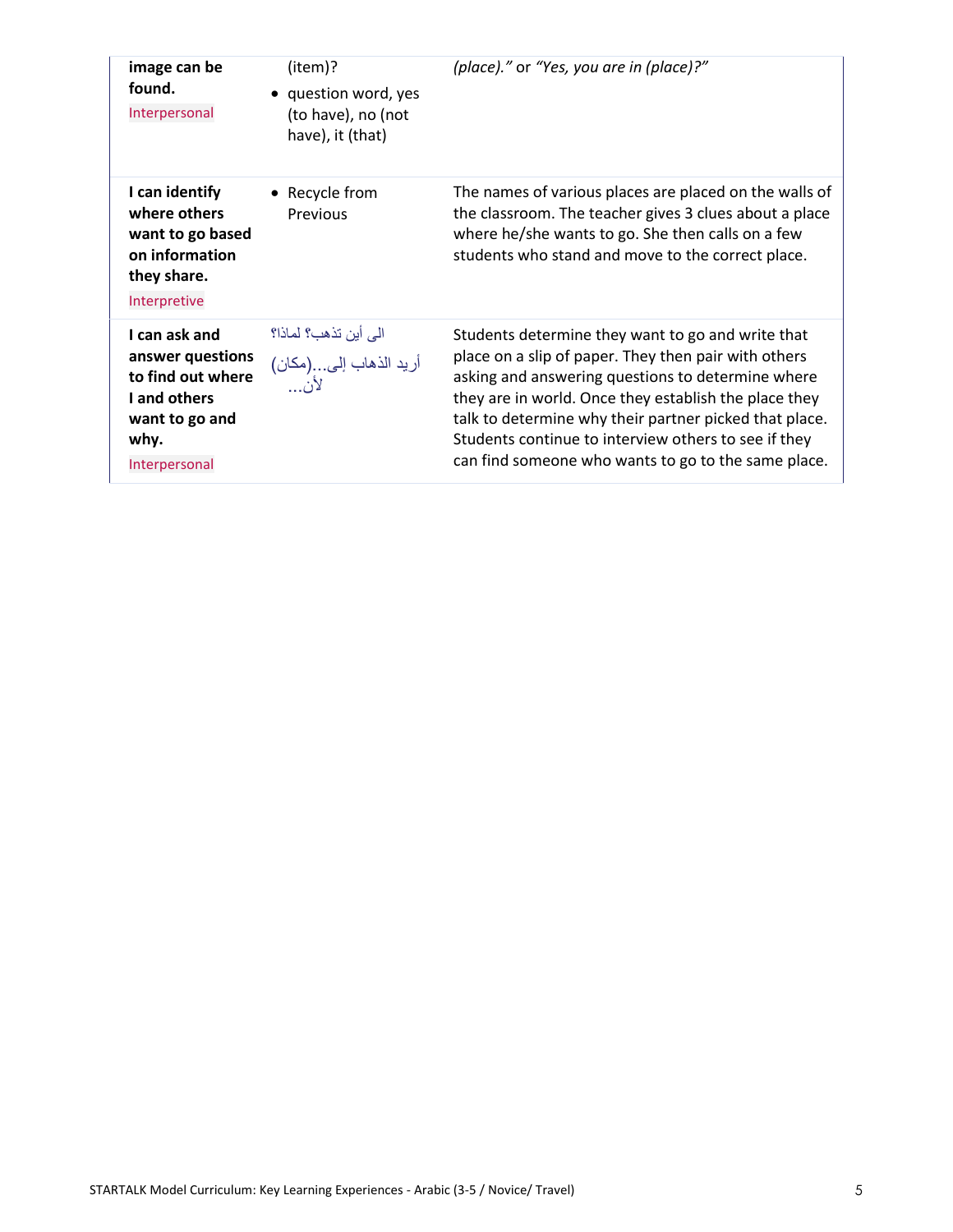## <span id="page-5-0"></span>**Program Can-Do Statement #3**

|                                                                                                               | <u>ogrum Can-Do siglement #3</u>                                      |                                                                                                                                                               |                                                                                                                                                                                                                                                                                                                                                  |  |
|---------------------------------------------------------------------------------------------------------------|-----------------------------------------------------------------------|---------------------------------------------------------------------------------------------------------------------------------------------------------------|--------------------------------------------------------------------------------------------------------------------------------------------------------------------------------------------------------------------------------------------------------------------------------------------------------------------------------------------------|--|
| Program Can-Do Statement:<br>I can ask and answer questions about<br>what I have and need to take on my trip. |                                                                       |                                                                                                                                                               | Performance Assessment Task:<br>Students are given a backpack with items they need<br>for their trip according to the region they will visit.<br>Nothing is right. Students have items they need and<br>others they don't need. They ask and answer<br>questions to find out where they are going, what<br>they have, and to get what they need. |  |
|                                                                                                               | <b>Lesson Can-Do</b>                                                  | <b>Vocabulary</b>                                                                                                                                             | <b>Checks for Learning</b>                                                                                                                                                                                                                                                                                                                       |  |
|                                                                                                               | I can recognize<br>items that I need<br>for a trip.<br>Interpretive   | الملابس: سُتر ة/جاكيت، حذاء<br>للمشي، قبعة، حزام، قميص،<br>بنطلون، لباس البحر<br>مستلزمات الحمام: فرشاة<br>أسنان، منشفة، فر شاة/مشط<br>شعر، صابون، واقى للشمس | Students pack a backpack by selecting the correct<br>images as they hear them named.                                                                                                                                                                                                                                                             |  |
|                                                                                                               | I can identify<br>what others have<br>and don't have.<br>Interpretive | • Recycle from<br>previoius<br>ارجع للمفردات في القسم<br>السابق أعلاه                                                                                         | Each students has a set of images or objects. As the<br>teacher calls 4 or 5 items, the students pick those<br>items up in the order called.                                                                                                                                                                                                     |  |
|                                                                                                               | I can say what I<br>have and ask                                      | أنا معي … (مستلزمات السفر)<br>هل معك  (مستلزمات                                                                                                               | The teacher creates sets of cards with common items<br>so that there are 4 cards for each "family". Students                                                                                                                                                                                                                                     |  |

**have.**  Interpersonal

**others what they** 

السفر(؟

| I can identify<br>what others<br>need to pack<br>based on where<br>they are going.<br>Interpretive | من الأقسام<br>السانقة |
|----------------------------------------------------------------------------------------------------|-----------------------|
| I can identify<br>missing items                                                                    | من الأقسام<br>السائقة |
| based on where                                                                                     | هذا/هذه               |

# **people are going.**  Interpretive **I can ask and**  مدينة(

**answer questions to find out what I need to pack to go to a certain region.**  Interpersonal

ماذا أحتاج لـ ... )اسم بلد أو تحتاج لـ... )مستلزمات السفر(

استخدم المفردات

استخدم المفر دات

up the image of the missing item. Each student is given a destination and is told that they must take 4 very important items. Unfortunately, they are not told what they are. Other students have cards saying what key items are needed for certain

The teacher displays a tray of items or images that would be packed for a destination. He/she names some of the items but not all. The students must hold

must mingle to ask and answer questions to find their "family". Once students are grouped as a family, teacher double checks to see what they have. They then collaborate to create a couple of sentences to say

Students pull an image from a set of images and share where they are going. Based on what is said, the other students hold up an image depicting an item that is must for that destination. For example, sunscreen for

where they are going.

a beach destination.

destinations. Students must ask and answer questions to find out what they need. "Do I need an (item)?" Students can only get one answer per exchange and must continue to circulate trying to identify the 4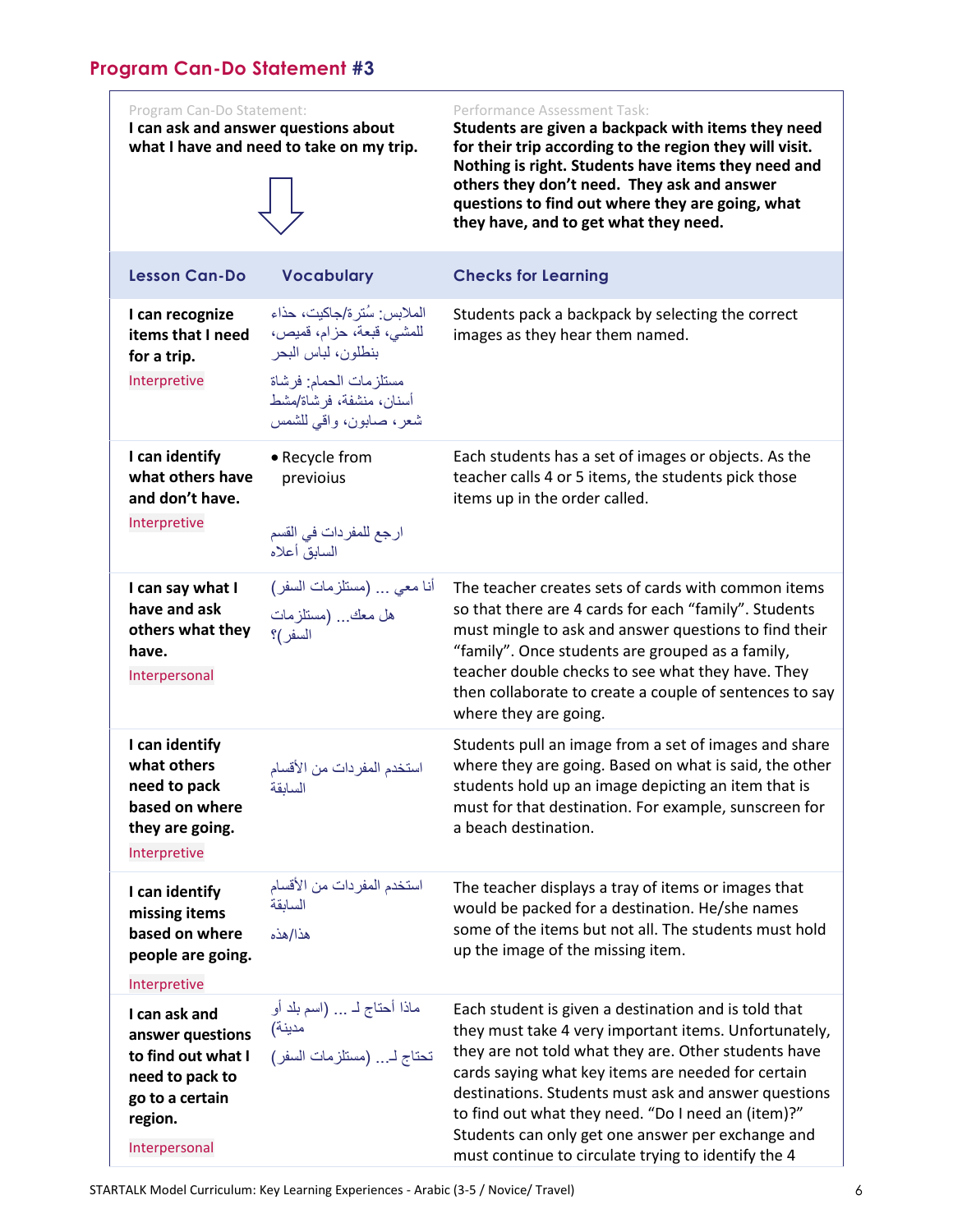<span id="page-6-0"></span>

|                                                                                                              |                                                                             | items within a certain amount of time. This activity<br>can be repeated multiple times by having students<br>exchange cards.                                                                                                                                                                                                                                                                                                                                                                      |
|--------------------------------------------------------------------------------------------------------------|-----------------------------------------------------------------------------|---------------------------------------------------------------------------------------------------------------------------------------------------------------------------------------------------------------------------------------------------------------------------------------------------------------------------------------------------------------------------------------------------------------------------------------------------------------------------------------------------|
| I can ask for<br>things I need and<br>find out what<br>others need.<br>Interpersonal                         | أحتاج لـ (مستلزمات السفر)<br>ب<br>هل تحتاج لـ <sub>ــــ</sub> ؟ ماذا تحتاج؟ | Students are told where they are going, what they<br>need and what they have. The challenge is that some<br>students have multiples of some items and then none<br>of others. The teacher sets a timer and students<br>circulate trying to get and give items according to<br>need. As students acquire all of the items they need,<br>they move to the place where they are going and<br>double check by asking to make sure that everyone in<br>the group is ready based on the list they have. |
| <b>Authentic Materials &amp; Resources</b>                                                                   |                                                                             |                                                                                                                                                                                                                                                                                                                                                                                                                                                                                                   |
| $\bullet$                                                                                                    |                                                                             |                                                                                                                                                                                                                                                                                                                                                                                                                                                                                                   |
| http://arabalicious.com/primary-resources.html<br>مستلزمات السفر https://www.youtube.com/watch?v=izfrVj1dWi8 |                                                                             |                                                                                                                                                                                                                                                                                                                                                                                                                                                                                                   |

# **Program Can-Do Statement #4**

| Program Can-Do Statement:<br>and don't like about the trip.                                                  | I can talk with others about what I like                                       | Performance Assessment Task:<br>The teacher distributes an envelope with pictures<br>related to the trip. Students work in pairs to decide<br>how to organize the pictures into logical categories<br>such as places, activities, food, and souvenirs. After<br>completing the initial conversation, students talk to<br>identify something they like and something they<br>dislike in each category. |
|--------------------------------------------------------------------------------------------------------------|--------------------------------------------------------------------------------|-------------------------------------------------------------------------------------------------------------------------------------------------------------------------------------------------------------------------------------------------------------------------------------------------------------------------------------------------------------------------------------------------------|
| <b>Lesson Can-Do</b>                                                                                         | <b>Vocabulary</b>                                                              | <b>Checks for Learning</b>                                                                                                                                                                                                                                                                                                                                                                            |
| I can recognize<br>key details such<br>as places,<br>activities, food<br>and/or souvenirs<br>about a region. | • Recycle from previous<br>lesson Can-Do's<br>مكان، نشاط، لعبة، طعام،<br>تذكار | As the teacher describes an aspect of a place, students<br>move to the area of the classroom that represents or<br>has a picture of that place.                                                                                                                                                                                                                                                       |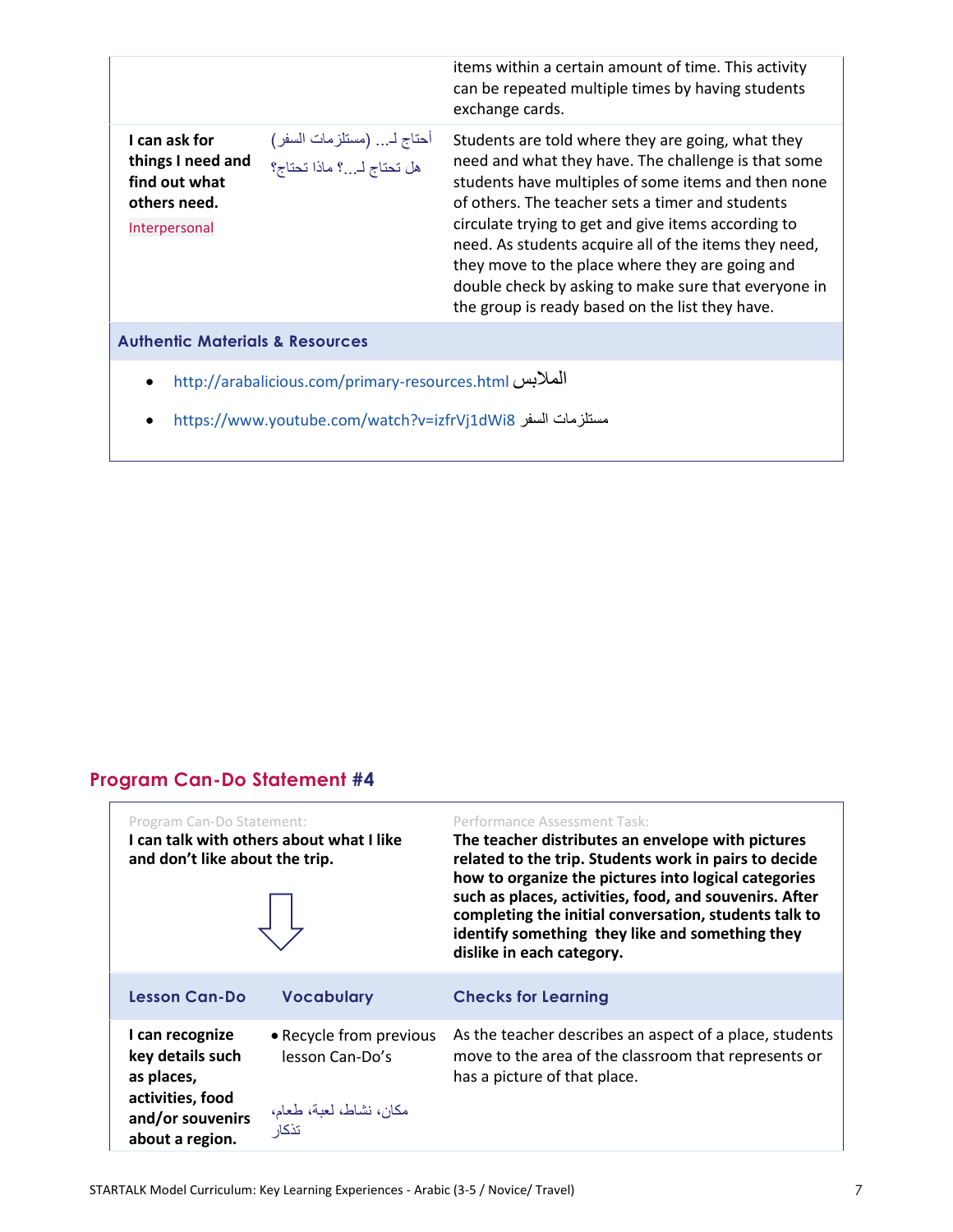| Interpretive                                                                                                    |                                                                                    |                                                                                                                                                                                                                                                                                                                                                                                                                                                                                                                                                                          |
|-----------------------------------------------------------------------------------------------------------------|------------------------------------------------------------------------------------|--------------------------------------------------------------------------------------------------------------------------------------------------------------------------------------------------------------------------------------------------------------------------------------------------------------------------------------------------------------------------------------------------------------------------------------------------------------------------------------------------------------------------------------------------------------------------|
| I can recognize if<br>someone likes or<br>dislikes<br>something<br>connected to a<br>region.<br>Interpretive    | احب<br>لا أحب                                                                      | Students are given a page of images associated with<br>different regions. The teacher and other speakers of<br>the language give their opinions of different items.<br>When students hear an item mentioned, they mark a<br>"+" or "-" next to that item and jot down the name of<br>the person speaking.                                                                                                                                                                                                                                                                |
| I can say what I<br>like or dislike<br>about a region.<br>Presentational                                        | أحِب/ أُحب كثيراً<br>لا أُحب/ أكر ه                                                | The teacher displays an image related to a region.<br>Each student begins to state their opinion "I like,<br>really like, don't like, hate (item)." The students form a<br>human chain lining up according to likes and dislikes.                                                                                                                                                                                                                                                                                                                                        |
| I can ask<br>questions to find<br>out what others<br>like and don't<br>like about a<br>region.<br>Interpersonal | ماذا تُحِب في  (اسم بلد أو<br>مدينة)<br>هل تُحِب (اسم بلد، مدينة،<br>مكان، مُنتَج) | Students are challenged to find an ideal partner to<br>travel with based on likes and dislikes. The teacher<br>displays images related to a region. Students interview<br>each other to find out what they have in common with<br>regard to a specific region. When they find someone<br>who shares 2 of the same opinions they form a pair<br>and go looking for others with similar ideas. When the<br>teacher calls time, each member of the group shares<br>one of their opinions. This activity can be repeated<br>several times with a focus on different regions. |
| <b>Authentic Materials &amp; Resources</b>                                                                      |                                                                                    |                                                                                                                                                                                                                                                                                                                                                                                                                                                                                                                                                                          |
|                                                                                                                 |                                                                                    | $\cdot$ .                                                                                                                                                                                                                                                                                                                                                                                                                                                                                                                                                                |

<https://www.youtube.com/watch?v=aWRyeSRFSuo> **عربية مدن أشهر**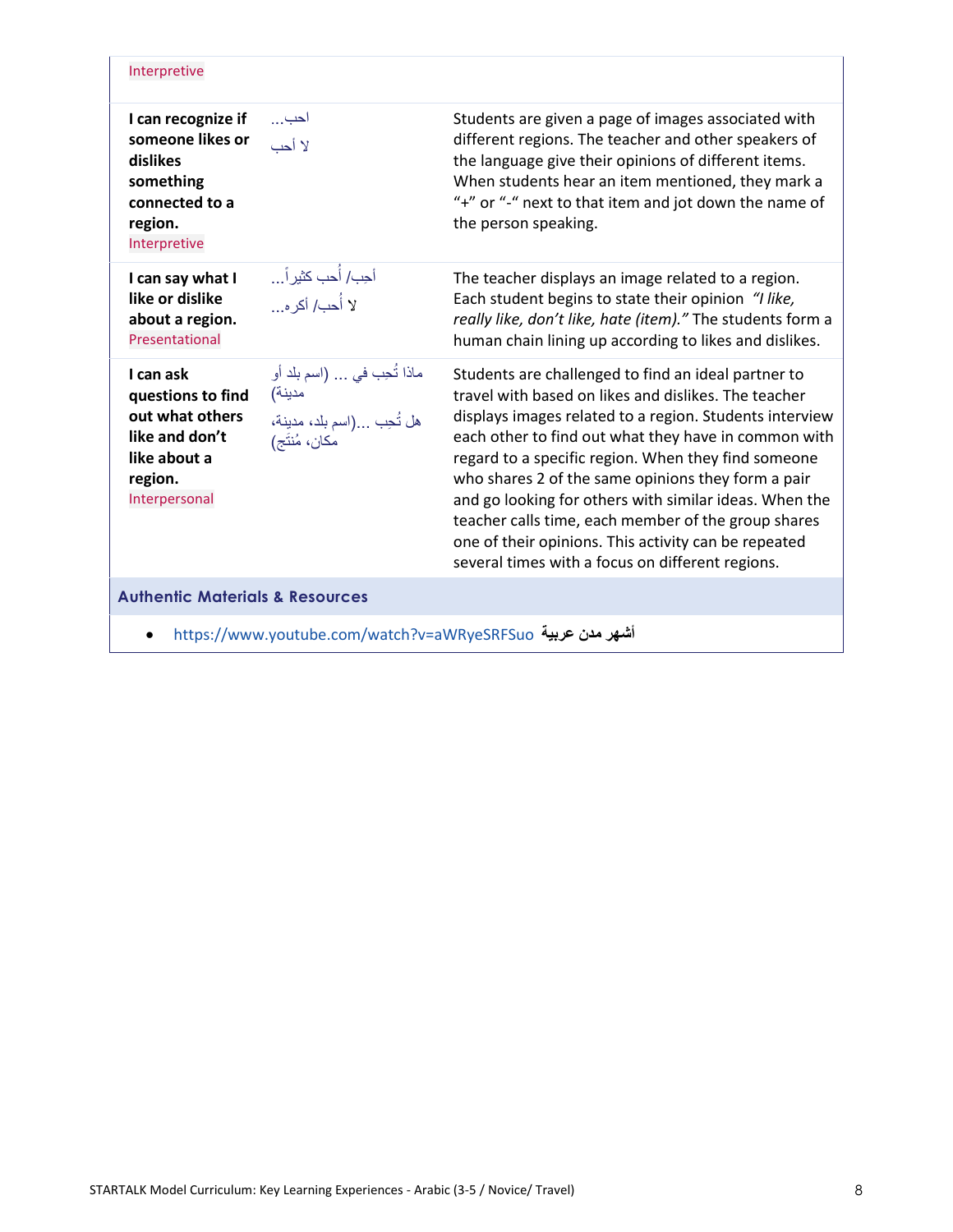<span id="page-8-0"></span>

| Program Can-Do Statement:<br>why.                                                                                   | I can state which region I want to visit and                                                                                               | Performance Assessment Task:<br>The teacher selects a variety of pictures<br>representative of the reigion. Students work in pairs<br>to select images of two places they want to visit and<br>develop reasons why. Two pairs of students form a<br>small group and present their information to each<br>other. After completing the initial task, students post<br>their favorite picture on the walls. Half the students<br>stand next to their picture, and the other half<br>circulate to listen to their classmates' descriptions<br>and preferences. The students switch roles, allowing<br>all students to talk about their pictures and<br>preferences. |
|---------------------------------------------------------------------------------------------------------------------|--------------------------------------------------------------------------------------------------------------------------------------------|-----------------------------------------------------------------------------------------------------------------------------------------------------------------------------------------------------------------------------------------------------------------------------------------------------------------------------------------------------------------------------------------------------------------------------------------------------------------------------------------------------------------------------------------------------------------------------------------------------------------------------------------------------------------|
| <b>Lesson Can-Do</b>                                                                                                | <b>Vocabulary</b>                                                                                                                          | <b>Checks for Learning</b>                                                                                                                                                                                                                                                                                                                                                                                                                                                                                                                                                                                                                                      |
| I can recognize<br>images of various<br>regions in the<br>country when I<br>hear them<br>described.<br>Interpretive | بالإضافة للإماكن المذكورة<br>في قسم # 2:<br>جبال، بحر، شاطئ، مدينة،<br>قرية، صحراء                                                         | Students play a version of the fly swatter game. Each<br>pair of students has a sheet with images. The teacher<br>describes an item. The students race to touch that<br>item on the page first.                                                                                                                                                                                                                                                                                                                                                                                                                                                                 |
| I can identify a<br>reason a person<br>likes or dislikes a<br>region.<br>Interpretive                               | لأنه، لأنها<br>صفات متعلقة بالأماكن<br>المذكورة أعلاه:<br>بارد، دافیء، جمیل، ممتع،<br>مُزعج، عالی، جاف                                     | Students are given a graphic organizer that has images<br>representing different categories such as food,<br>souvenirs, places, activities. The teacher and/or<br>students share a reason for liking a disliking a reason.<br>Students check the appropriate category based on<br>what they hear. They confirm their answer with their<br>partner.                                                                                                                                                                                                                                                                                                              |
| I can give<br>information so<br>that others can<br>locate a place.<br>Presentational                                | استخدم مفردات صفة<br>الأماكن المذكورة أعلاه<br>مفردات الإتجاهات الأربعة<br>هذا المكان (صفة).<br>يقع هذا المكان في الـ<br>(الجJهات الأربعة) | Students prepare three clues that should allow others<br>to identify a place. The clues range from semi-specific<br>to concrete. As students share their clues, students<br>move to that place when they believe they have the<br>answer. Once in a place a student must stay there<br>until all 3 clues have been shared.                                                                                                                                                                                                                                                                                                                                      |
| I can organize<br>information from<br>several regions.<br>Presentational                                            | استخدم المفردات من الأقسام<br>السابقة بخصوص البلدان<br>والمُدن، الأماكن المشهورة،<br>كيفية وصفها، و مفردات<br>الإتجاهات.                   | Students work in groups and are given simple images<br>and captions. They work to place captions with<br>images. They then move individual images/captions to<br>the correct table top/space in the room.                                                                                                                                                                                                                                                                                                                                                                                                                                                       |
| I can name a<br>place and give<br>reasons why I<br>want or don't<br>want to go there<br>Presentational              | هذا/هذه (اسم مكان)<br>أريد أن أذهب هناك لأنه<br>(صفة)<br>لا أريد أن أذهب هناك لأنه<br>(صفة)                                                | Students form small groups. Each group is given a set<br>of images that are turned face down in the middle of<br>the group. Each student draws an image and shares<br>why they want or don't want to go to that place. Once<br>all images have been drawn, students pass their image<br>to the person next to them and share their opinion on<br>that place.                                                                                                                                                                                                                                                                                                    |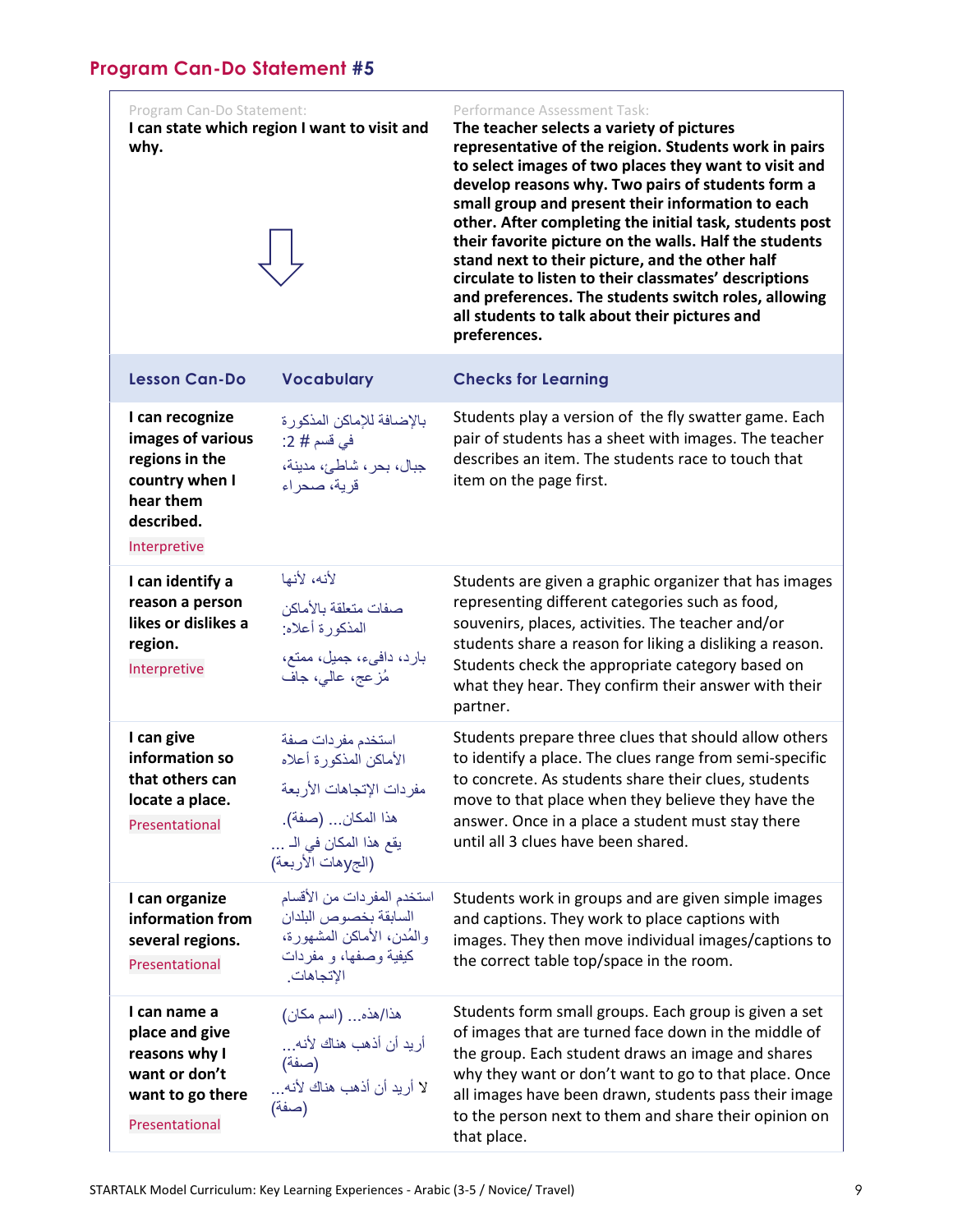## **Authentic Materials & Resources**

- <https://www.youtube.com/watch?v=XSatUAWJvtM>اإلتجاهات
- [https://www.youtube.com/watch?v=43mHE8\\_vXnU](https://www.youtube.com/watch?v=43mHE8_vXnU) **العربي الوطن**